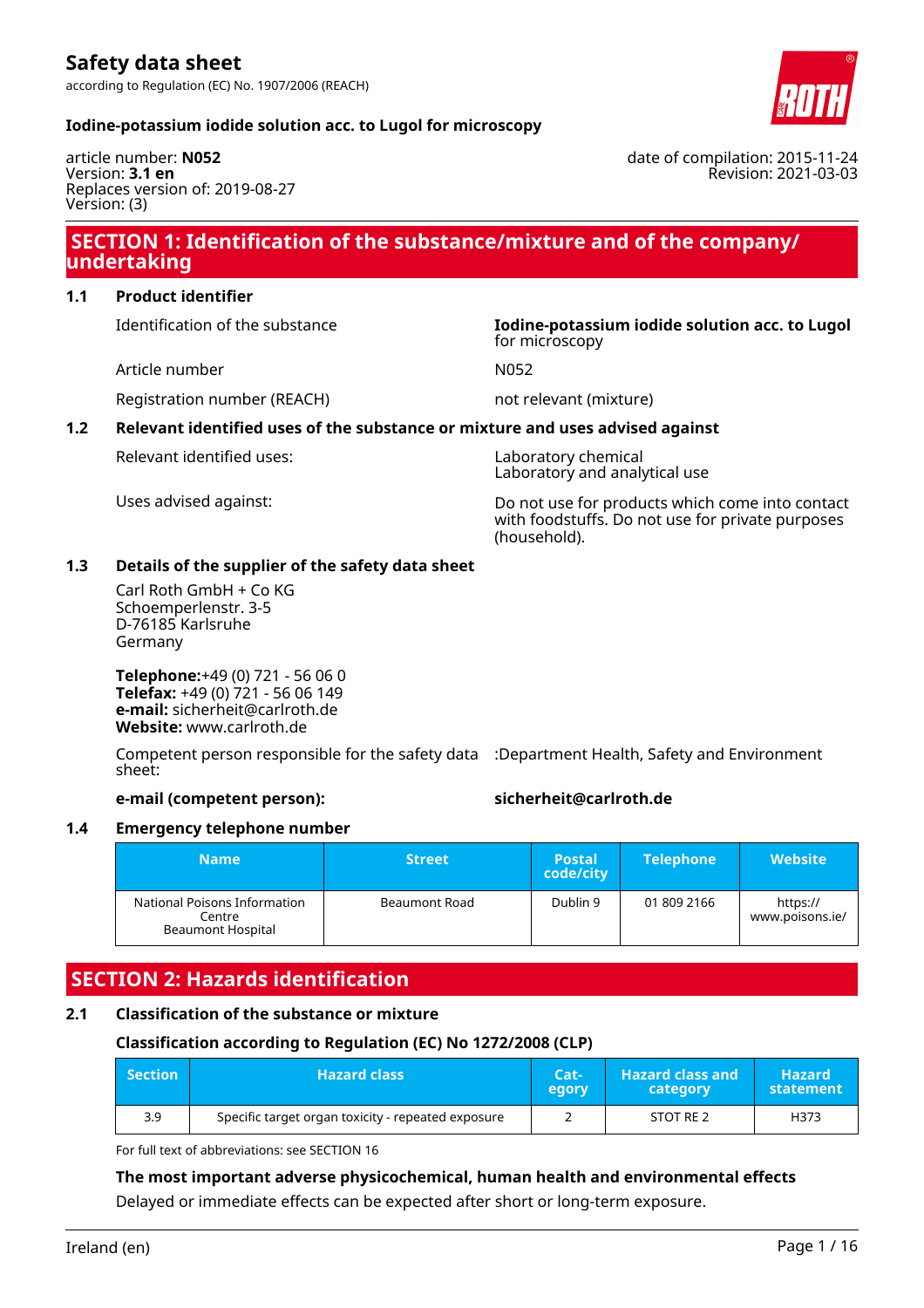according to Regulation (EC) No. 1907/2006 (REACH)



# **Iodine-potassium iodide solution acc. to Lugol for microscopy**

article number: **N052**

### **2.2 Label elements**

**Labelling according to Regulation (EC) No 1272/2008 (CLP)**

**Signal word Warning**

#### **Pictograms**

GHS08



#### **Hazard statements**

H373 May cause damage to organs (thyroid gland) through prolonged or repeated exposure (if swallowed)

#### **Precautionary statements**

#### **Precautionary statements - prevention**

P260 Do not breathe mist/vapours/spray

# **Precautionary statements - response**

P314 Get medical advice/attention if you feel unwell

#### **Labelling of packages where the contents do not exceed 125 ml**

Signal word: **Warning**





#### **2.3 Other hazards**

#### **Results of PBT and vPvB assessment**

This mixture does not contain any substances that are assessed to be a PBT or a vPvB.

# **SECTION 3: Composition/information on ingredients**

### **3.1 Substances**

not relevant (mixture)

# **3.2 Mixtures**

#### **Description of the mixture**

| Name of sub-<br>stance | <b>Identifier</b>                                                                      | $Wt\%$ | <b>Classification acc. to</b><br><b>GHS</b>                                                                                                                                        | <b>Pictograms</b> | <b>Notes</b> |
|------------------------|----------------------------------------------------------------------------------------|--------|------------------------------------------------------------------------------------------------------------------------------------------------------------------------------------|-------------------|--------------|
| Iodine                 | CAS No<br>7553-56-2<br>EC No<br>231-442-4<br>Index No<br>053-001-00-3<br>REACH Reg. No | < 1    | Acute Tox. 4 / H302<br>Acute Tox. 4 / H312<br>Acute Tox. 4 / H332<br>Skin Irrit, 2 / H315<br>Eye Irrit. 2 / H319<br>STOT SE 3 / H335<br>STOT RE 1 / H372<br>Aquatic Acute 1 / H400 | ₫<br><b>七</b>     | GHS-HC       |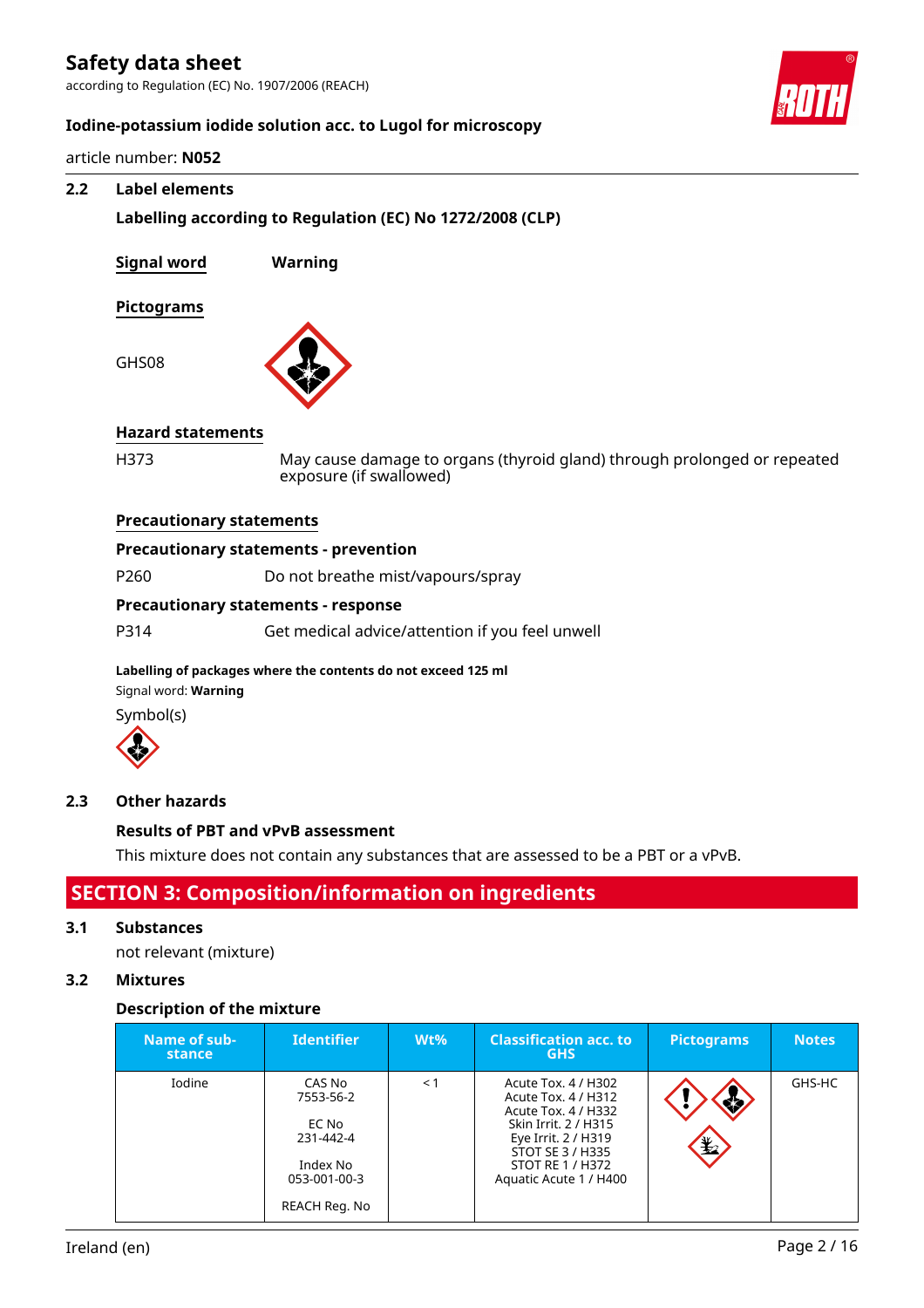according to Regulation (EC) No. 1907/2006 (REACH)



# **Iodine-potassium iodide solution acc. to Lugol for microscopy**

#### article number: **N052**

| Name of sub-<br>stance | <b>Identifier</b>         | Wt% | <b>Classification acc. to</b><br><b>GHS</b> | <b>Pictograms</b> | <b>Notes</b> |
|------------------------|---------------------------|-----|---------------------------------------------|-------------------|--------------|
|                        | 01-2119485285-<br>30-xxxx |     |                                             |                   |              |

#### **Notes**

GHS-HC: Harmonised classification (the classification of the substance corresponds to the entry in the list according to 1272/ 2008/EC, Annex VI)

| Name of sub-<br><b>stance</b> | <b>Identifier</b>                                                     | <b>Specific Conc. Limits</b> | <b>M-Factors</b>         | <b>ATE</b>                                                                                                           | <b>Exposure</b><br><b>route</b>             |
|-------------------------------|-----------------------------------------------------------------------|------------------------------|--------------------------|----------------------------------------------------------------------------------------------------------------------|---------------------------------------------|
| Iodine                        | CAS No<br>7553-56-2<br>EC No<br>231-442-4<br>Index No<br>053-001-00-3 | ۰                            | $\overline{\phantom{a}}$ | 1.500 <sup>mg</sup> / <sub>kg</sub><br>1.100 <sup>mg</sup> / <sub>kg</sub><br>4,588 <sup>mg</sup> / <sub>l</sub> /4h | oral<br>dermal<br>inhalation: dust/<br>mist |

For full text of abbreviations: see SECTION 16

# **SECTION 4: First aid measures**

#### **4.1 Description of first aid measures**



### **General notes**

Take off contaminated clothing.

#### **Following inhalation**

Provide fresh air. In all cases of doubt, or when symptoms persist, seek medical advice.

#### **Following skin contact**

Rinse skin with water/shower. In all cases of doubt, or when symptoms persist, seek medical advice.

#### **Following eye contact**

Rinse cautiously with water for several minutes. In all cases of doubt, or when symptoms persist, seek medical advice.

#### **Following ingestion**

Rinse mouth. Call a doctor if you feel unwell.

**4.2 Most important symptoms and effects, both acute and delayed**

Symptoms and effects are not known to date.

**4.3 Indication of any immediate medical attention and special treatment needed** none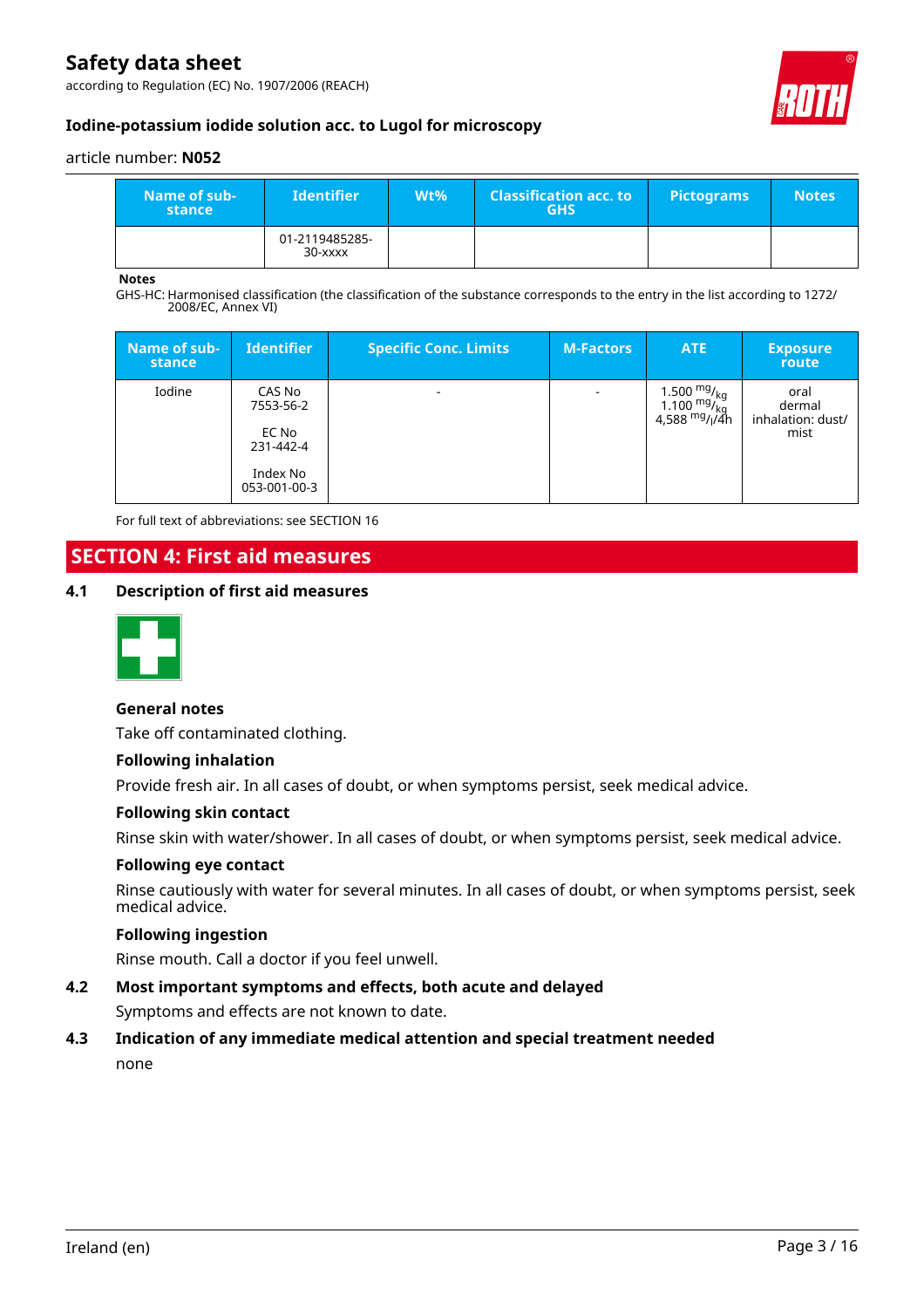according to Regulation (EC) No. 1907/2006 (REACH)



#### **Iodine-potassium iodide solution acc. to Lugol for microscopy**

article number: **N052**

# **SECTION 5: Firefighting measures**

### **5.1 Extinguishing media**



#### **Suitable extinguishing media**

co-ordinate firefighting measures to the fire surroundings water spray, alcohol resistant foam, dry extinguishing powder, BC-powder, carbon dioxide (CO<sub>2</sub>)

#### **Unsuitable extinguishing media**

water jet

# **5.2 Special hazards arising from the substance or mixture**

Non-combustible.

#### **5.3 Advice for firefighters**

In case of fire and/or explosion do not breathe fumes. Fight fire with normal precautions from a reasonable distance. Wear self-contained breathing apparatus.

# **SECTION 6: Accidental release measures**

**6.1 Personal precautions, protective equipment and emergency procedures**



#### **For non-emergency personnel**

Wearing of suitable protective equipment (including personal protective equipment referred to under Section 8 of the safety data sheet) to prevent any contamination of skin, eyes and personal clothing. Avoid contact with skin, eyes and clothes. Do not breathe vapour/spray.

### **6.2 Environmental precautions**

Keep away from drains, surface and ground water.

#### **6.3 Methods and material for containment and cleaning up**

#### **Advice on how to contain a spill**

Covering of drains.

#### **Advice on how to clean up a spill**

Absorb with liquid-binding material (sand, diatomaceous earth, acid- or universal binding agents).

#### **Other information relating to spills and releases**

Place in appropriate containers for disposal. Ventilate affected area.

#### **6.4 Reference to other sections**

Hazardous combustion products: see section 5. Personal protective equipment: see section 8. Incompatible materials: see section 10. Disposal considerations: see section 13.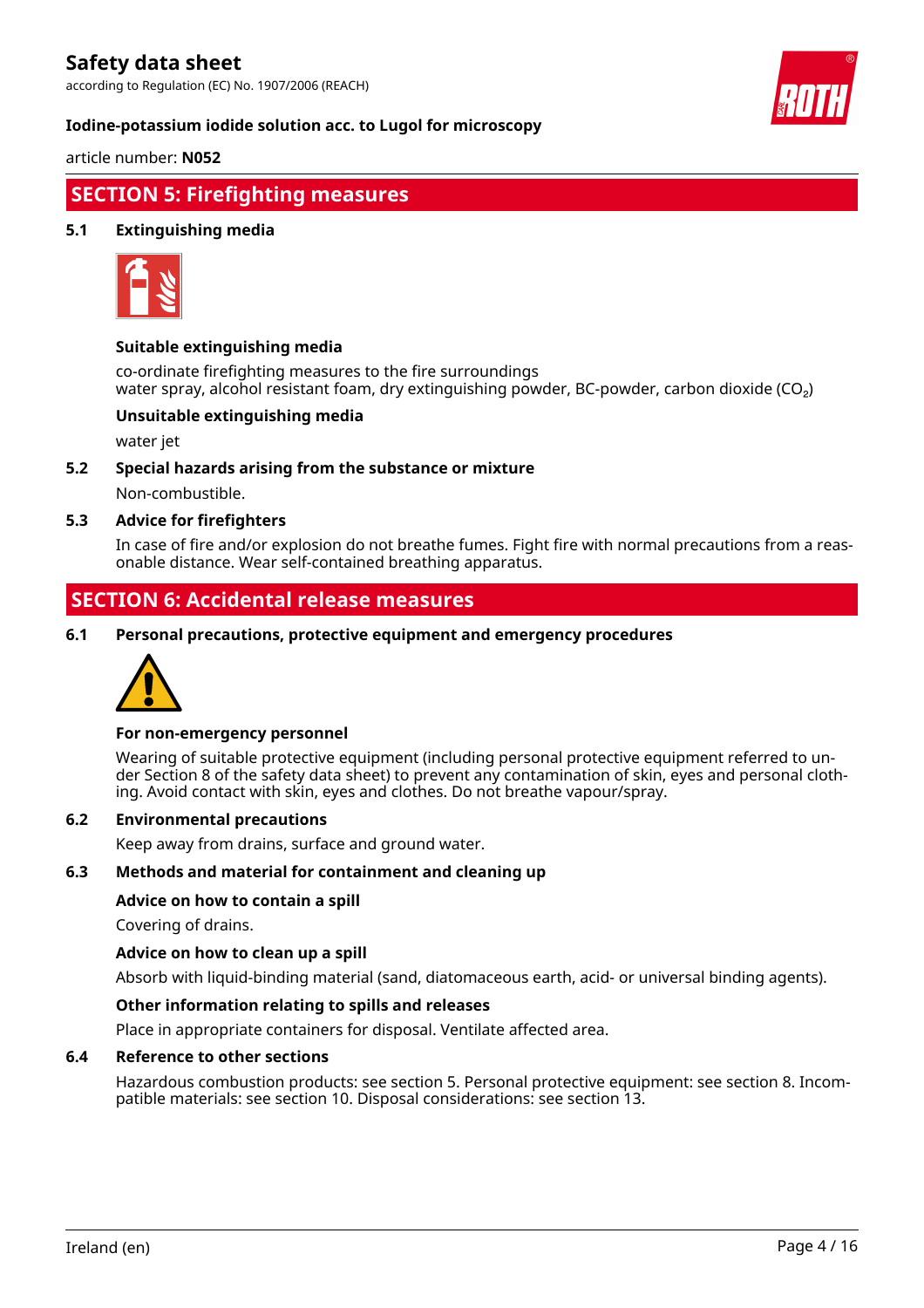according to Regulation (EC) No. 1907/2006 (REACH)



# **Iodine-potassium iodide solution acc. to Lugol for microscopy**

article number: **N052**

# **SECTION 7: Handling and storage**

**7.1 Precautions for safe handling**

No special measures are necessary.

### **Advice on general occupational hygiene**

Wash hands before breaks and after work. Keep away from food, drink and animal feedingstuffs.

# **7.2 Conditions for safe storage, including any incompatibilities**

Keep container tightly closed.

#### **Incompatible substances or mixtures**

Observe hints for combined storage.

#### **Consideration of other advice**

### **Specific designs for storage rooms or vessels**

Recommended storage temperature: 15 – 25 °C

### **7.3 Specific end use(s)**

No information available.

# **SECTION 8: Exposure controls/personal protection**

#### **8.1 Control parameters**

### **National limit values**

# **Occupational exposure limit values (Workplace Exposure Limits)**

| <b>Cou</b><br>ntr<br>$\mathbf v$ | <b>Name of agent</b> | <b>CAS No</b> | Identi-<br>fier | <b>TW</b><br>A<br>[pp<br>mľ | <b>TWA</b><br>[mq/<br>$[m^3]$ | <b>STE</b><br>[pp<br>m] | <b>STEL</b><br>[mg/<br>m <sup>3</sup> | <b>Ceil</b><br>'inq-,<br>[pp<br>m] | Ceil-<br>ing-C<br>[mq/<br>$[m^3]$ | <b>Nota-</b><br>tion | <b>Source</b>              |
|----------------------------------|----------------------|---------------|-----------------|-----------------------------|-------------------------------|-------------------------|---------------------------------------|------------------------------------|-----------------------------------|----------------------|----------------------------|
| IE                               | iodine               | 7553-56-<br>∠ | OELV            | 0,01                        |                               | 0,1                     |                                       |                                    |                                   | iv                   | S.I. No.<br>619 of<br>2001 |

**Notation**

Ceiling-C Ceiling value is a limit value above which exposure should not occur<br>iv a limit alimit value above which exposure shoul<br>STEL Short-term exposure limit: a limit value above which exposure shoul

iv Inhalable fraction and vapour

STEL Short-term exposure limit: a limit value above which exposure should not occur and which is related to a 15 minute period (unless otherwise specified)

TWA Time-weighted average (long-term exposure limit): measured or calculated in relation to a reference period of 8 hours time-weighted average (unless otherwise specified)

| <b>Relevant DNELs of components of the mixture</b> |               |               |                                        |                                                 |                   |                               |  |  |  |
|----------------------------------------------------|---------------|---------------|----------------------------------------|-------------------------------------------------|-------------------|-------------------------------|--|--|--|
| Name of sub-<br>stance                             | <b>CAS No</b> | End-<br>point | <b>Threshol</b><br>d level             | <b>Protection</b><br>goal, route of<br>exposure | Used in           | <b>Exposure time</b>          |  |  |  |
| Iodine                                             | 7553-56-2     | <b>DNEL</b>   | $0,07 \,\mathrm{mq}$<br>m <sup>3</sup> | human, inhalat-<br>ory                          | worker (industry) | chronic - systemic<br>effects |  |  |  |
| Iodine                                             | 7553-56-2     | <b>DNEL</b>   | $0.01$ mg/kg<br>bw/day                 | human, dermal                                   | worker (industry) | chronic - systemic<br>effects |  |  |  |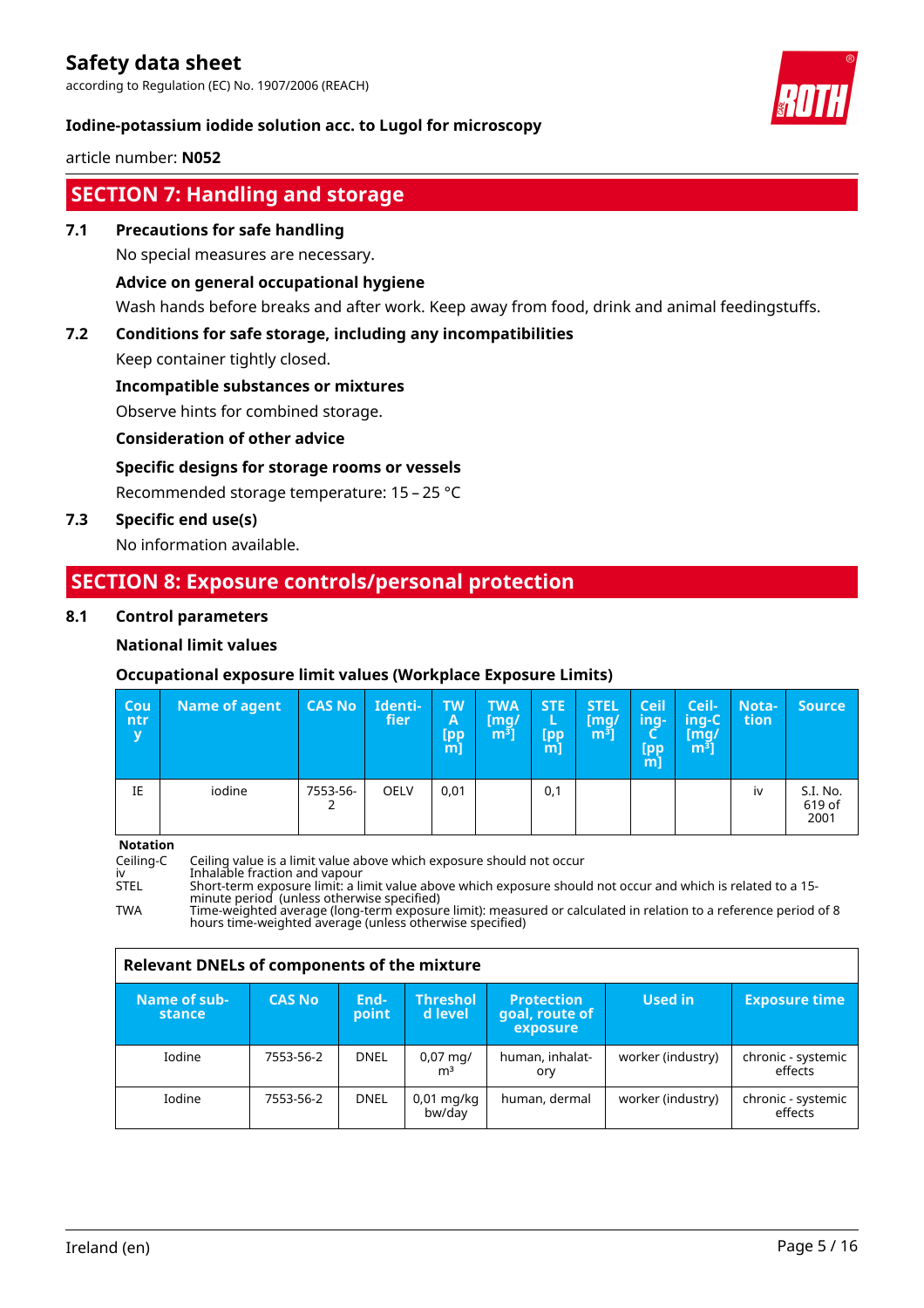according to Regulation (EC) No. 1907/2006 (REACH)



# **Iodine-potassium iodide solution acc. to Lugol for microscopy**

article number: **N052**

| <b>Relevant PNECs of components of the mixture</b> |               |               |                                |                            |                                     |                                 |  |  |  |
|----------------------------------------------------|---------------|---------------|--------------------------------|----------------------------|-------------------------------------|---------------------------------|--|--|--|
| Name of sub-<br>stance                             | <b>CAS No</b> | End-<br>point | <b>Threshol</b><br>d level     | <b>Organism</b>            | <b>Environmental</b><br>compartment | <b>Exposure time</b>            |  |  |  |
| Iodine                                             | 7553-56-2     | <b>PNEC</b>   | $18,13$ $^{19}$ / <sub>1</sub> | aquatic organ-<br>isms     | freshwater                          | short-term (single<br>instance) |  |  |  |
| <b>Iodine</b>                                      | 7553-56-2     | <b>PNEC</b>   | $60,01 \frac{\mu g}{\mu}$      | aquatic organ-<br>isms     | marine water                        | short-term (single<br>instance) |  |  |  |
| Iodine                                             | 7553-56-2     | <b>PNEC</b>   | $11 \frac{mg}{l}$              | aquatic organ-<br>isms     | sewage treatment<br>plant (STP)     | short-term (single<br>instance) |  |  |  |
| <b>Iodine</b>                                      | 7553-56-2     | <b>PNEC</b>   | 3,99 $mg/m$ <sub>ka</sub>      | aquatic organ-<br>isms     | freshwater sedi-<br>ment            | short-term (single<br>instance) |  |  |  |
| Iodine                                             | 7553-56-2     | <b>PNEC</b>   | $20,22 \text{ mg}$<br>kg       | aquatic organ-<br>isms     | marine sediment                     | short-term (single<br>instance) |  |  |  |
| Iodine                                             | 7553-56-2     | <b>PNEC</b>   | 5,95 $mg/_{ka}$                | terrestrial organ-<br>isms | soil                                | short-term (single<br>instance) |  |  |  |

# **8.2 Exposure controls**

### **Individual protection measures (personal protective equipment)**

### **Eye/face protection**



Use safety goggle with side protection.

#### **Skin protection**



#### **• hand protection**

Wear suitable gloves. Chemical protection gloves are suitable, which are tested according to EN 374. For special purposes, it is recommended to check the resistance to chemicals of the protective gloves mentioned above together with the supplier of these gloves. The times are approximate values from measurements at 22 ° C and permanent contact. Increased temperatures due to heated substances, body heat etc. and a reduction of the effective layer thickness by stretching can lead to a considerable reduction of the breakthrough time. If in doubt, contact manufacturer. At an approx. 1.5 times larger / smaller layer thickness, the respective breakthrough time is doubled / halved. The data apply only to the pure substance. When transferred to substance mixtures, they may only be considered as a guide.

#### **• type of material**

NBR (Nitrile rubber)

- **material thickness**
- >0,11 mm
- **breakthrough times of the glove material**
- >480 minutes (permeation: level 6)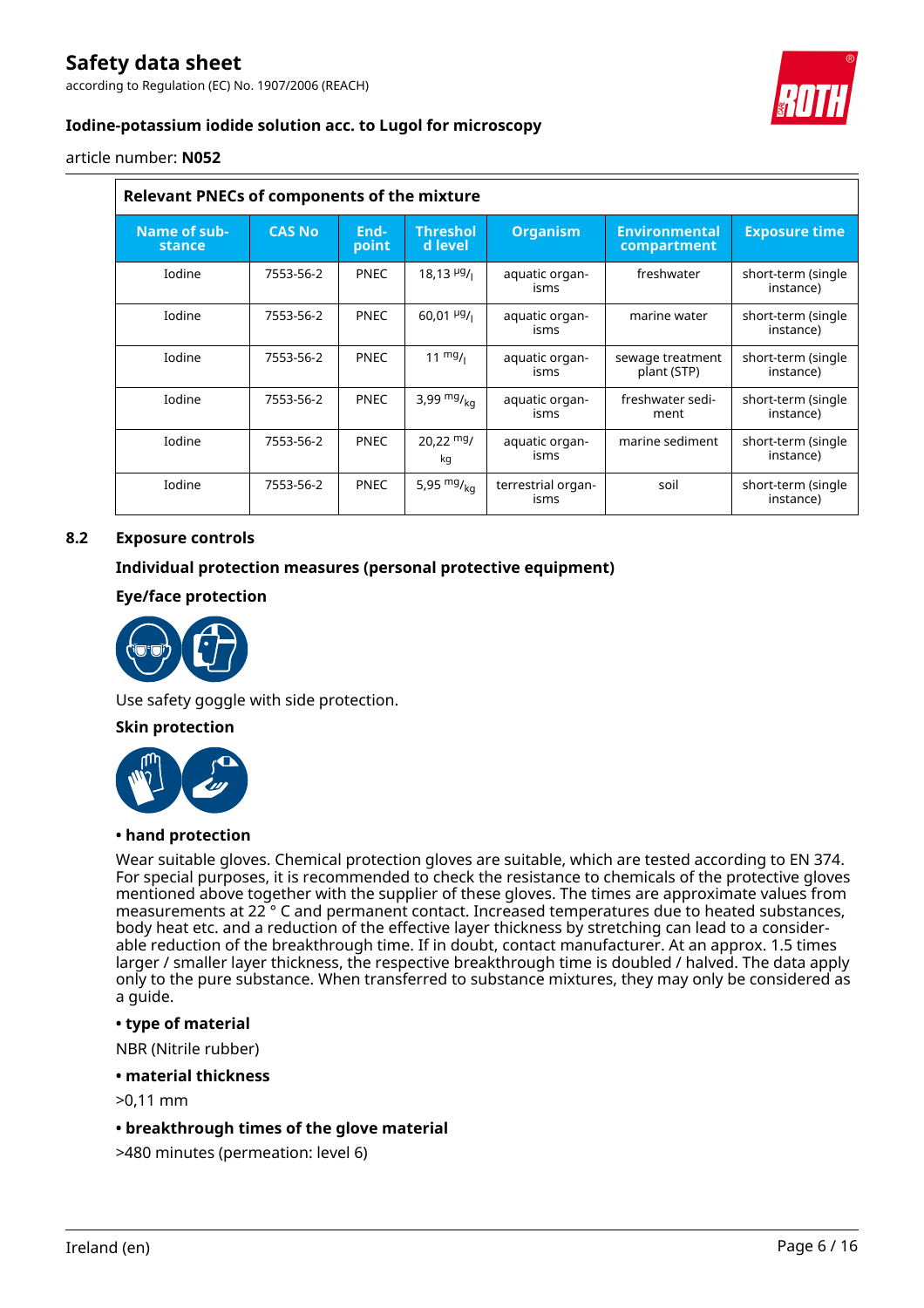according to Regulation (EC) No. 1907/2006 (REACH)



### **Iodine-potassium iodide solution acc. to Lugol for microscopy**

article number: **N052**

#### **• other protection measures**

Take recovery periods for skin regeneration. Preventive skin protection (barrier creams/ointments) is recommended.

#### **Respiratory protection**



Respiratory protection necessary at: Aerosol or mist formation.

#### **Environmental exposure controls**

Keep away from drains, surface and ground water.

# **SECTION 9: Physical and chemical properties**

# **9.1 Information on basic physical and chemical properties**

| Physical state                                              | liquid                     |
|-------------------------------------------------------------|----------------------------|
| Colour                                                      | light brown                |
| Odour                                                       | characteristic             |
| Melting point/freezing point                                | 0 °C                       |
| Boiling point or initial boiling point and boiling<br>range | 100 °C                     |
| Flammability                                                | non-combustible            |
| Lower and upper explosion limit                             | not determined             |
| Flash point                                                 | not determined             |
| Auto-ignition temperature                                   | not determined             |
| Decomposition temperature                                   | not relevant               |
| pH (value)                                                  | not determined             |
| Kinematic viscosity                                         | not determined             |
| Solubility(ies)                                             |                            |
| Water solubility                                            | miscible in any proportion |
| Partition coefficient                                       |                            |
| Partition coefficient n-octanol/water (log value):          | not relevant (inorganic)   |
|                                                             |                            |
| Vapour pressure                                             | not determined             |
|                                                             |                            |
| Density                                                     | 1,12 $9/_{cm^3}$ at 20 °C  |
|                                                             |                            |
| Particle characteristics                                    | no data available          |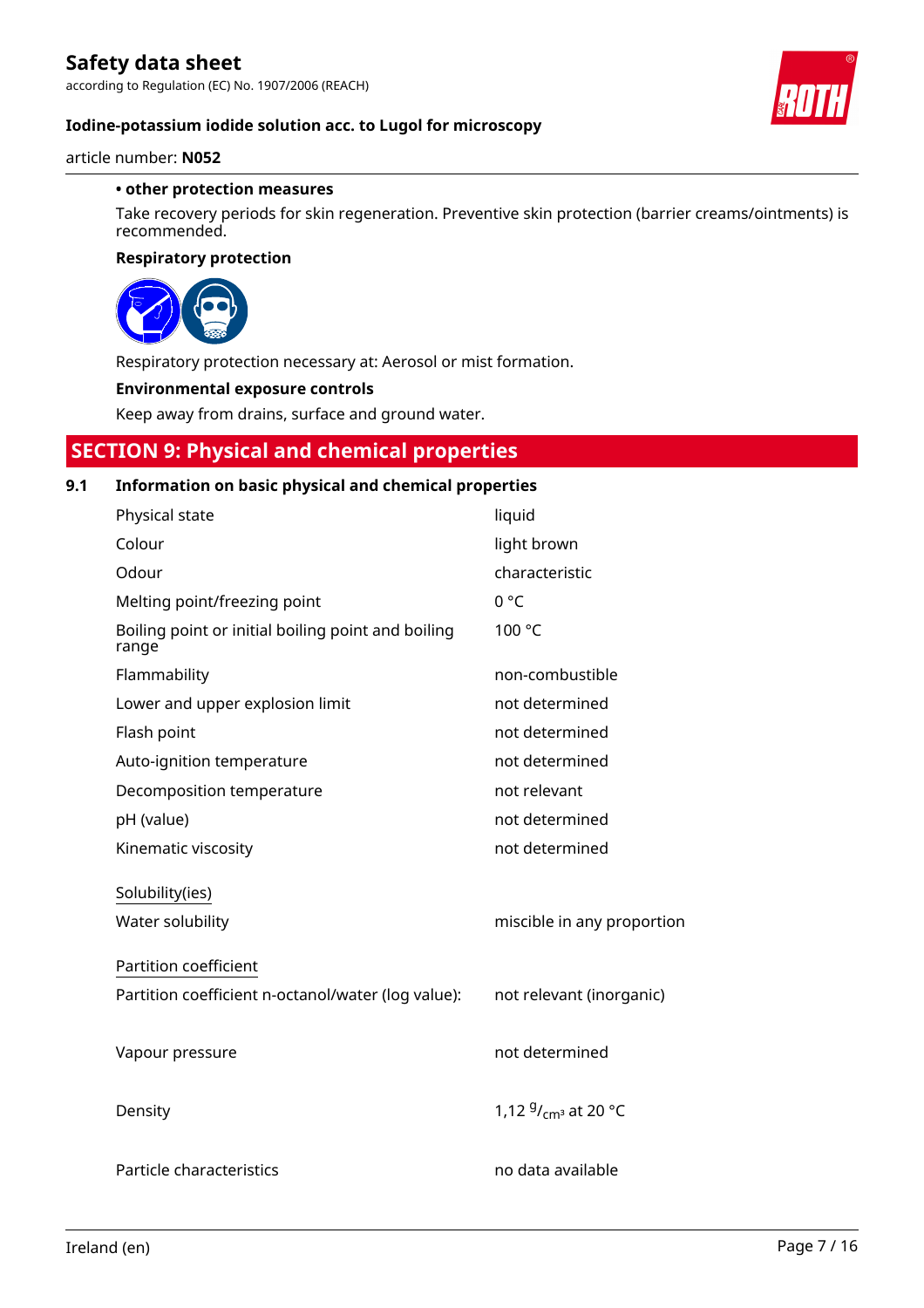according to Regulation (EC) No. 1907/2006 (REACH)



article number: **N052**

Other safety parameters Oxidising properties none **9.2 Other information** Information with regard to physical hazard classes: hazard classes acc. to GHS (physical hazards): not relevant Other safety characteristics:

Miscibility completely miscible with water

# **SECTION 10: Stability and reactivity**

# **10.1 Reactivity**

This material is not reactive under normal ambient conditions.

#### **10.2 Chemical stability**

The material is stable under normal ambient and anticipated storage and handling conditions of temperature and pressure.

**10.3 Possibility of hazardous reactions** No known hazardous reactions.

#### **10.4 Conditions to avoid**

There are no specific conditions known which have to be avoided.

# **10.5 Incompatible materials**

There is no additional information.

**10.6 Hazardous decomposition products**

Hazardous combustion products: see section 5.

# **SECTION 11: Toxicological information**

#### **11.1 Information on hazard classes as defined in Regulation (EC) No 1272/2008**

Test data are not available for the complete mixture.

#### **Classification procedure**

The method for classification of the mixture is based on ingredients of the mixture (additivity formula).

#### **Classification according to GHS (1272/2008/EC, CLP)**

#### **Acute toxicity**

Shall not be classified as acutely toxic.

| Acute toxicity estimate (ATE) of components of the mixture |               |                       |                                        |  |  |  |
|------------------------------------------------------------|---------------|-----------------------|----------------------------------------|--|--|--|
| Name of substance                                          | <b>CAS No</b> | <b>Exposure route</b> | <b>ATE</b>                             |  |  |  |
| <b>Iodine</b>                                              | 7553-56-2     | oral                  | 1.500 $mg/_{ka}$                       |  |  |  |
| <b>Iodine</b>                                              | 7553-56-2     | dermal                | 1.100 $mg/kq$                          |  |  |  |
| Iodine                                                     | 7553-56-2     | inhalation: dust/mist | 4,588 <sup>mg</sup> / <sub>l</sub> /4h |  |  |  |

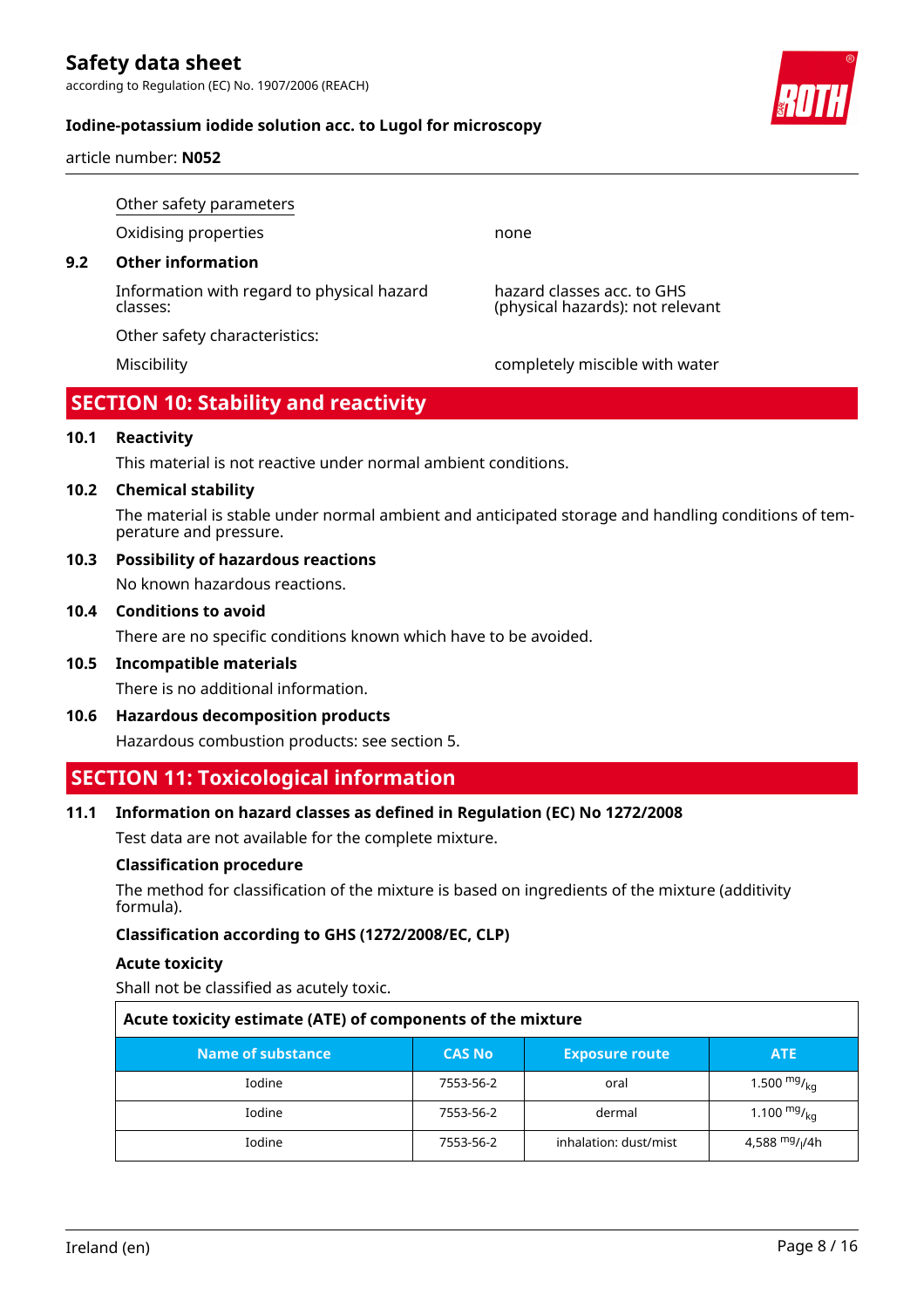according to Regulation (EC) No. 1907/2006 (REACH)



# **Iodine-potassium iodide solution acc. to Lugol for microscopy**

article number: **N052**

| Acute toxicity of components of the mixture |               |                          |                 |                                   |                |  |  |
|---------------------------------------------|---------------|--------------------------|-----------------|-----------------------------------|----------------|--|--|
| Name of substance                           | <b>CAS No</b> | <b>Exposure</b><br>route | <b>Endpoint</b> | <b>Value</b>                      | <b>Species</b> |  |  |
| Iodine                                      | 7553-56-2     | oral                     | LD50            | 14.000 $mg/_{ka}$                 | not specified  |  |  |
| <b>Iodine</b>                               | 7553-56-2     | inhalation:<br>dust/mist | <b>LC50</b>     | $>4,588$ mg/ <sub>I</sub> /<br>4h | rat            |  |  |
| Iodine                                      | 7553-56-2     | dermal                   | LD50            | $>2.000$ mg/ <sub>kg</sub>        | rabbit         |  |  |

### **Skin corrosion/irritation**

Shall not be classified as corrosive/irritant to skin.

### **Serious eye damage/eye irritation**

Shall not be classified as seriously damaging to the eye or eye irritant.

#### **Respiratory or skin sensitisation**

Shall not be classified as a respiratory or skin sensitiser.

#### **Germ cell mutagenicity**

Shall not be classified as germ cell mutagenic.

#### **Carcinogenicity**

Shall not be classified as carcinogenic.

#### **Reproductive toxicity**

Shall not be classified as a reproductive toxicant.

#### **Specific target organ toxicity - single exposure**

Shall not be classified as a specific target organ toxicant (single exposure).

#### **Specific target organ toxicity - repeated exposure**

May cause damage to organs (thyroid gland) through prolonged or repeated exposure (if swallowed).

| <b>Hazard category</b> | <b>Target organ</b> | <b>Exposure route</b> |
|------------------------|---------------------|-----------------------|
|                        | thyroid gland       | if swallowed          |

#### **Aspiration hazard**

Shall not be classified as presenting an aspiration hazard.

#### **Symptoms related to the physical, chemical and toxicological characteristics**

#### **• If swallowed**

Data are not available.

**• If in eyes**

Data are not available.

**• If inhaled**

Data are not available.

**• If on skin**

Data are not available.

**• Other information**

none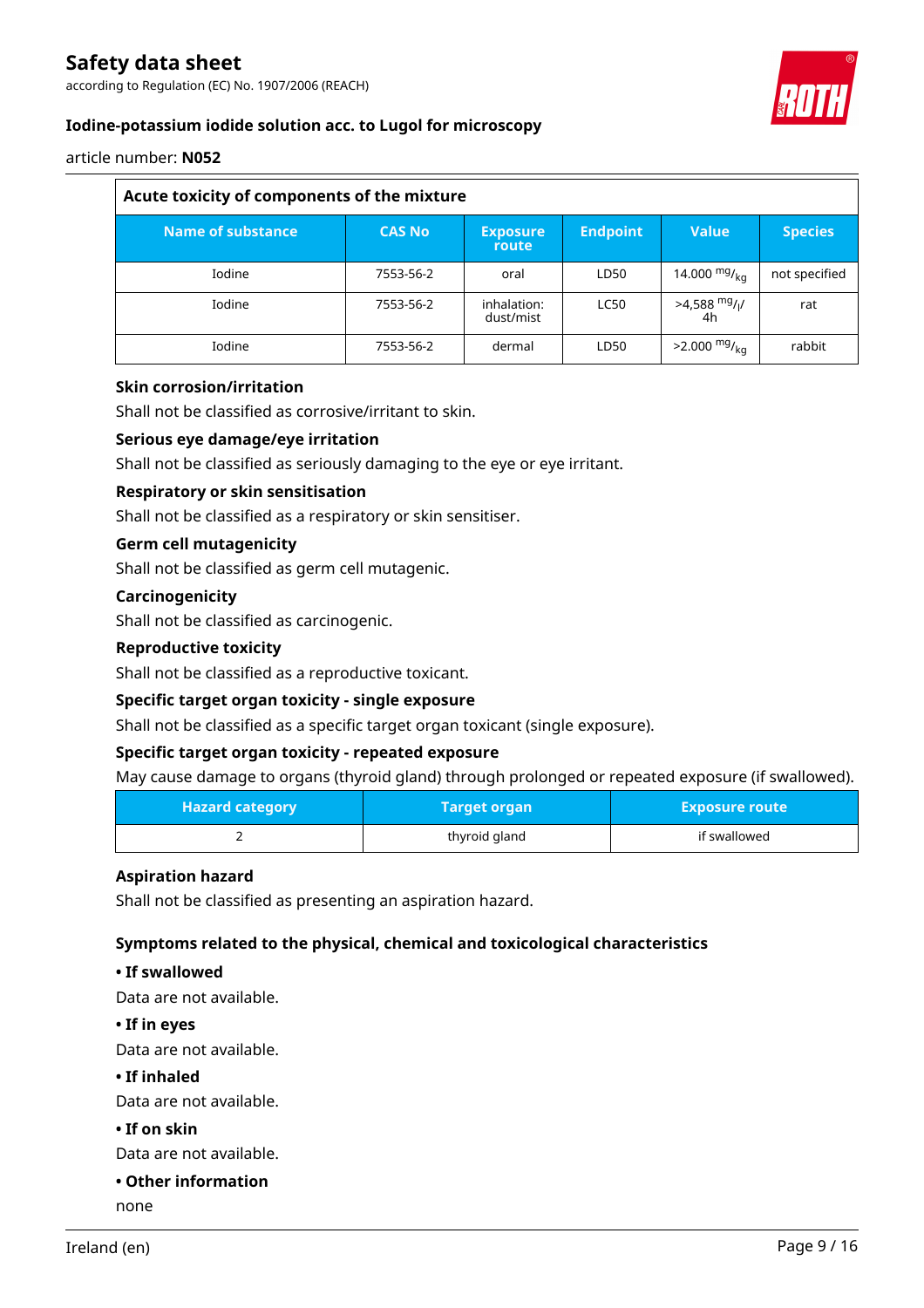according to Regulation (EC) No. 1907/2006 (REACH)



### **Iodine-potassium iodide solution acc. to Lugol for microscopy**

article number: **N052**

**11.2 Endocrine disrupting properties** None of the ingredients are listed.

# **11.3 Information on other hazards** There is no additional information.

# **SECTION 12: Ecological information**

# **12.1 Toxicity**

Shall not be classified as hazardous to the aquatic environment.

| Aquatic toxicity (acute) of components of the mixture |               |                 |                     |                |                         |
|-------------------------------------------------------|---------------|-----------------|---------------------|----------------|-------------------------|
| Name of sub-<br>stance                                | <b>CAS No</b> | <b>Endpoint</b> | <b>Value</b>        | <b>Species</b> | <b>Exposure</b><br>time |
| Iodine                                                | 7553-56-2     | <b>LC50</b>     | $1,67 \frac{mg}{l}$ | fish           | 96 h                    |
| Iodine                                                | 7553-56-2     | ErC50           | $0.13 \text{ mg}$ / | algae          | 72 h                    |

### **Aquatic toxicity (chronic) of components of the mixture**

| Name of sub-<br>stance | <b>CAS No</b> | <b>Endpoint</b> | Value              | <b>Species</b> | <b>Exposure</b><br>\time\ |
|------------------------|---------------|-----------------|--------------------|----------------|---------------------------|
| Iodine                 | 7553-56-2     | EC50            | $280 \frac{mg}{l}$ | microorganisms | 3 h                       |

#### **Biodegradation**

The methods for determining the biological degradability are not applicable to inorganic substances.

### **12.2 Process of degradability**

Data are not available.

#### **12.3 Bioaccumulative potential**

Data are not available.

| Bioaccumulative potential of components of the mixture |               |            |                |                 |
|--------------------------------------------------------|---------------|------------|----------------|-----------------|
| Name of substance                                      | <b>CAS No</b> | <b>BCF</b> | <b>Log KOW</b> | <b>BOD5/COD</b> |
| <b>Iodine</b>                                          | 7553-56-2     |            | 2,49(20 °C)    |                 |

# **12.4 Mobility in soil**

Data are not available.

- **12.5 Results of PBT and vPvB assessment** Data are not available.
- **12.6 Endocrine disrupting properties** None of the ingredients are listed.

### **12.7 Other adverse effects**

Data are not available.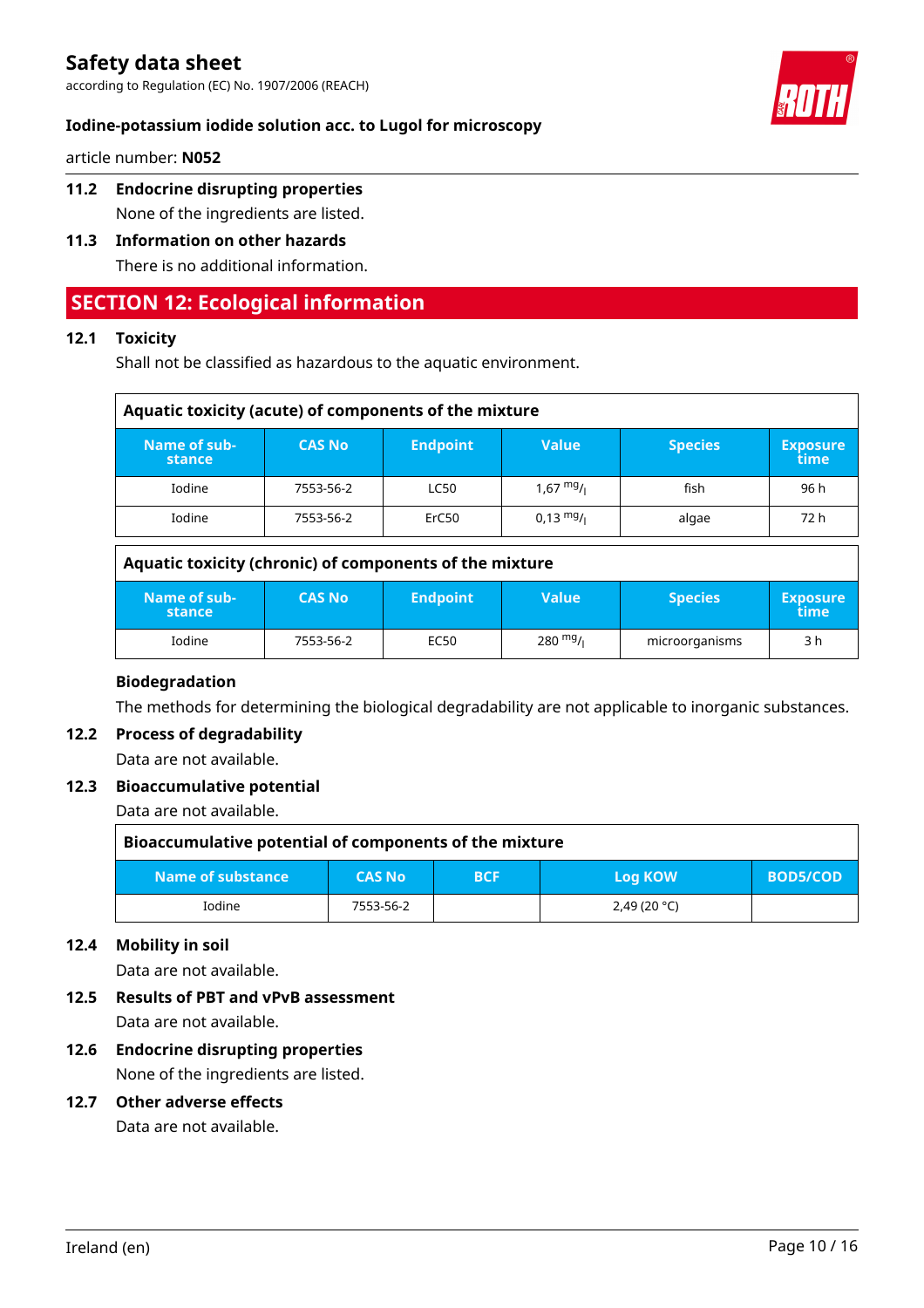according to Regulation (EC) No. 1907/2006 (REACH)



#### **Iodine-potassium iodide solution acc. to Lugol for microscopy**

article number: **N052**

# **SECTION 13: Disposal considerations**

#### **13.1 Waste treatment methods**



This material and its container must be disposed of as hazardous waste. Dispose of contents/container in accordance with local/regional/national/international regulations.

#### **Sewage disposal-relevant information**

Do not empty into drains.

#### **13.2 Relevant provisions relating to waste**

The allocation of waste identity numbers/waste descriptions must be carried out according to the EEC, specific to the industry and process. Waste catalogue ordinance (Germany).

#### **13.3 Remarks**

Waste shall be separated into the categories that can be handled separately by the local or national waste management facilities. Please consider the relevant national or regional provisions.

# **SECTION 14: Transport information**

- **14.1 UN number or ID number not subject to transport regulations**
- **14.2 UN proper shipping name** not assigned
- **14.3 Transport hazard class(es)** none
- **14.4 Packing group not assigned**
- 
- **14.6 Special precautions for user**

There is no additional information.

#### **14.7 Maritime transport in bulk according to IMO instruments**

The cargo is not intended to be carried in bulk.

#### **Information for each of the UN Model Regulations**

### **Transport of dangerous goods by road, rail and inland waterway (ADR/RID/ADN) - Additional information**

not assigned

**International Maritime Dangerous Goods Code (IMDG) - Additional information** Not subject to IMDG.

# **International Civil Aviation Organization (ICAO-IATA/DGR) - Additional information** Not subject to ICAO-IATA.

**14.5 Environmental hazards** non-environmentally hazardous acc. to the dangerous goods regulations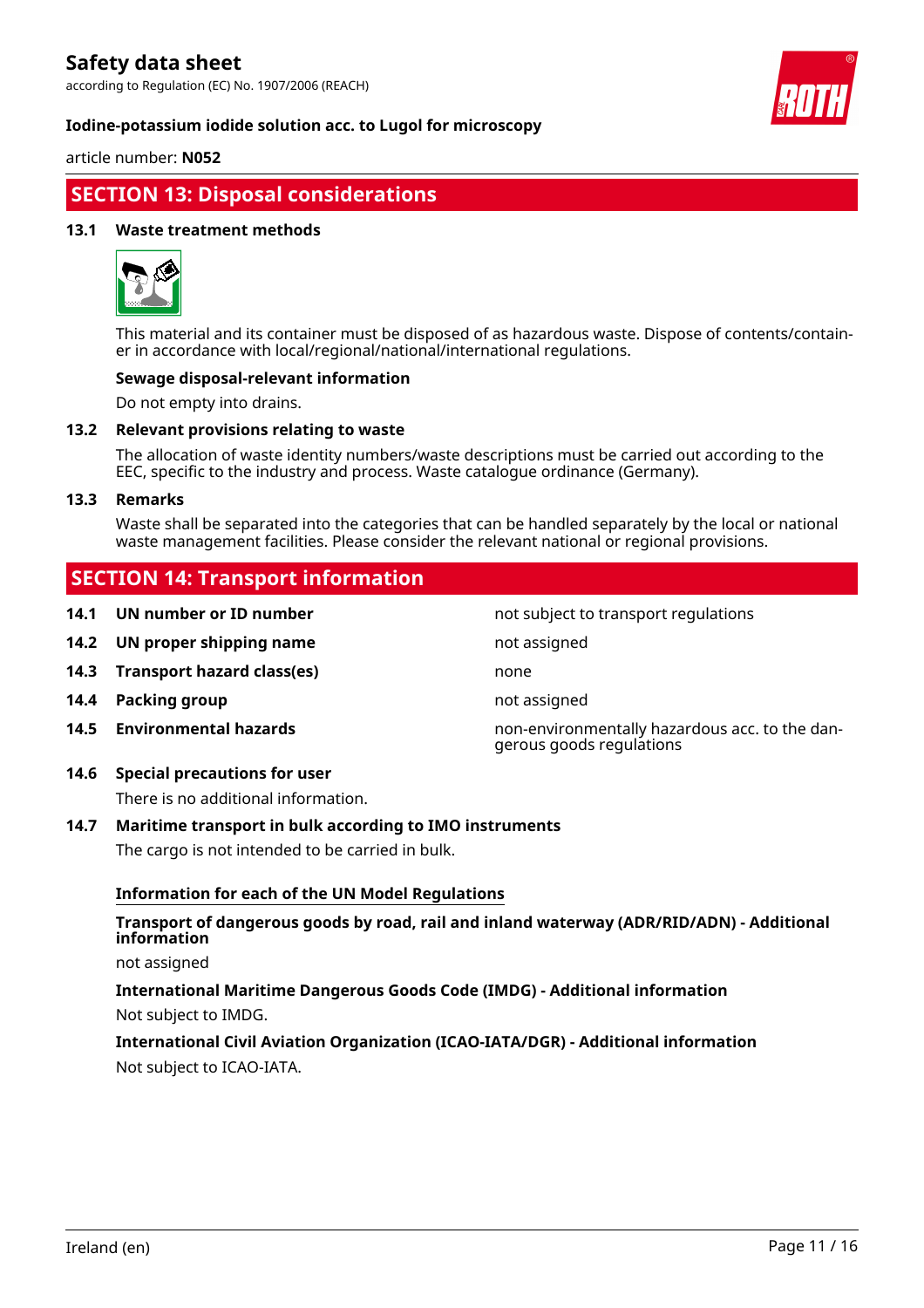according to Regulation (EC) No. 1907/2006 (REACH)

#### **Iodine-potassium iodide solution acc. to Lugol for microscopy**

#### article number: **N052**

# **SECTION 15: Regulatory information**

#### **15.1 Safety, health and environmental regulations/legislation specific for the substance or mixture**

#### **Relevant provisions of the European Union (EU)**

#### **Restrictions according to REACH, Annex XVII**

#### none of the ingredients are listed

| Dangerous substances with restrictions (REACH, Annex XVII) |                                                                                                          |               |                    |           |
|------------------------------------------------------------|----------------------------------------------------------------------------------------------------------|---------------|--------------------|-----------|
| Name of substance                                          | Name acc. to inventory                                                                                   | <b>CAS No</b> | <b>Restriction</b> | <b>No</b> |
| Iodine-potassium iodide solution acc.<br>to Lugol          | this product meets the criteria for<br>classification in accordance with Req-<br>ulation No 1272/2008/EC |               | R3                 |           |

#### **Legend**

R3 1. Shall not be used in:

- ornamental articles intended to produce light or colour effects by means of different phases, for example in ornamental lamps and ashtrays,

- tricks and jokes, - games for one or more participants, or any article intended to be used as such, even with ornamental aspects,

2. Articles not complying with paragraph 1 shall not be placed on the market.

3. Shall not be placed on the market if they contain a colouring agent, unless required for fiscal reasons, or perfume, or both, if they:

- can be used as fuel in decorative oil lamps for supply to the general public, and,

- present an aspiration hazard and are labelled with R65 or H304,

4. Decorative oil lamps for supply to the general public shall not be placed on the market unless they conform to the European Standard on Decorative oil lamps (EN 14059) adopted by the European Committee for Standardisation (CEN).

5. Without prejudice to the implementation of other Community provisions relating to the classification, packaging and labelling of dangerous substances and mixtures, suppliers shall ensure, before the placing on the market, that the following requirements are met:

(a) lamp oils, labelled with R65 or H304, intended for supply to the general public are visibly, legibly and indelibly marked as follows: 'Keep lamps filled with this liquid out of the reach of children'; and, by 1 December 2010, 'Just a sip of lamp oil - or even sucking the wick of lamps - may lead to life-threatening lung damage';

(b) grill lighter fluids, labelled with R65 or H304, intended for supply to the general public are legibly and indelibly marked by 1 December 2010 as follows: 'Just a sip of grill lighter may lead to life threatening lung damage'; (c) lamp oils and grill lighters, labelled with R65 or H304, intended for supply to the general public are packaged in black opaque containers not exceeding 1 litre by 1 December 2010.

6. No later than 1 June 2014, the Commission shall request the European Chemicals Agency to prepare a dossier, in accordance with Article 69 of the present Regulation with a view to ban, if appropriate, grill lighter fluids and fuel for decorative lamps, labelled R65 or H304, intended for supply to the general public.

7. Natural or legal persons placing on the market for the first time lamp oils and grill lighter fluids, labelled with R65 or H304, shall by 1 December 2011, and annually thereafter, provide data on alternatives to lamp oils and grill lighter fluids labelled R65 or H304 to the competent authority in the Member State concerned. Member States shall make those data available to the Commission.

#### **List of substances subject to authorisation (REACH, Annex XIV)/SVHC - candidate list**

None of the ingredients are listed. (Or Concentration of the substance in a mixture: <0.1 % Mass concentration)

#### **Seveso Directive**

|           | 2012/18/EU (Seveso III)                      |                                                                                                   |              |  |
|-----------|----------------------------------------------|---------------------------------------------------------------------------------------------------|--------------|--|
| <b>No</b> | <b>Dangerous substance/hazard categories</b> | Qualifying quantity (tonnes) for the application of lower and upper-tier re-<br><b>auirements</b> | <b>Notes</b> |  |
|           | not assigned                                 |                                                                                                   |              |  |

#### **Deco-Paint Directive (2004/42/EC)**

| <b>VOC content</b> | 0 %<br>09/ |
|--------------------|------------|
|                    |            |

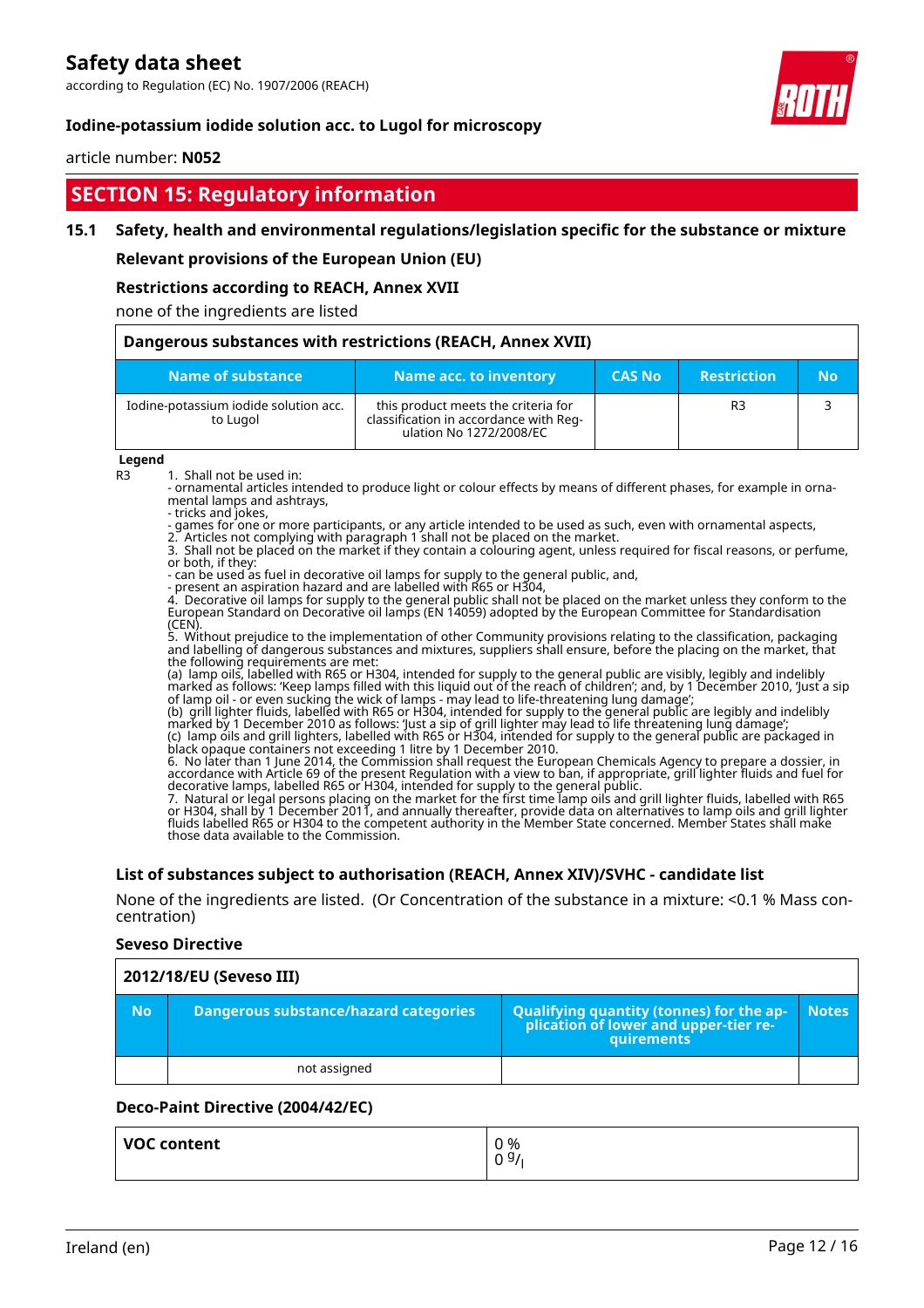according to Regulation (EC) No. 1907/2006 (REACH)



### **Iodine-potassium iodide solution acc. to Lugol for microscopy**

article number: **N052**

| Directive on industrial emissions (VOCs, 2010/75/EU) |      |
|------------------------------------------------------|------|
| VOC content                                          | 0 %  |
| l VOC content<br><b>Water content was discounted</b> | 09/1 |

#### **Directive 2011/65/EU on the restriction of the use of certain hazardous substances in electrical and electronic equipment (RoHS) - Annex II**

none of the ingredients are listed

#### **Regulation 166/2006/EC concerning the establishment of a European Pollutant Release and Transfer Register (PRTR)**

none of the ingredients are listed

#### **Regulation 98/2013/EU on the marketing and use of explosives precursors**

none of the ingredients are listed

**Regulation 111/2005/EC laying down rules for the monitoring of trade between the Community and third countries in drug precursors**

none of the ingredients are listed

#### **Regulation 1005/2009/EC on substances that deplete the ozone layer (ODS)**

none of the ingredients are listed

#### **Regulation 649/2012/EU concerning the export and import of hazardous chemicals (PIC)**

none of the ingredients are listed

#### **National inventories**

| <b>Country</b> | <b>Inventory</b> | <b>Status</b>                  |
|----------------|------------------|--------------------------------|
| AU             | <b>AICS</b>      | all ingredients are listed     |
| CA             | <b>DSL</b>       | all ingredients are listed     |
| <b>CN</b>      | <b>IECSC</b>     | all ingredients are listed     |
| EU             | ECSI             | all ingredients are listed     |
| EU             | REACH Reg.       | all ingredients are listed     |
| JP             | <b>CSCL-ENCS</b> | not all ingredients are listed |
| <b>KR</b>      | KECI             | all ingredients are listed     |
| МX             | <b>INSQ</b>      | all ingredients are listed     |
| NZ             | <b>NZIOC</b>     | all ingredients are listed     |
| <b>PH</b>      | <b>PICCS</b>     | all ingredients are listed     |
| TR             | <b>CICR</b>      | not all ingredients are listed |
| <b>TW</b>      | <b>TCSI</b>      | all ingredients are listed     |
| US             | <b>TSCA</b>      | all ingredients are listed     |

**Legend**<br>AICS<br>CICR<br>CSCL-ENCS<br>DSL<br>ECSI Australian Inventory of Chemical Substances CICR Chemical Inventory and Control Regulation CSCL-ENCS List of Existing and New Chemical Substances (CSCL-ENCS) DSL Domestic Substances List (DSL) ECSI EC Substance Inventory (EINECS, ELINCS, NLP) IECSC Inventory of Existing Chemical Substances Produced or Imported in China INSQ National Inventory of Chemical Substances KECI Korea Existing Chemicals Inventory NZIoC New Zealand Inventory of Chemicals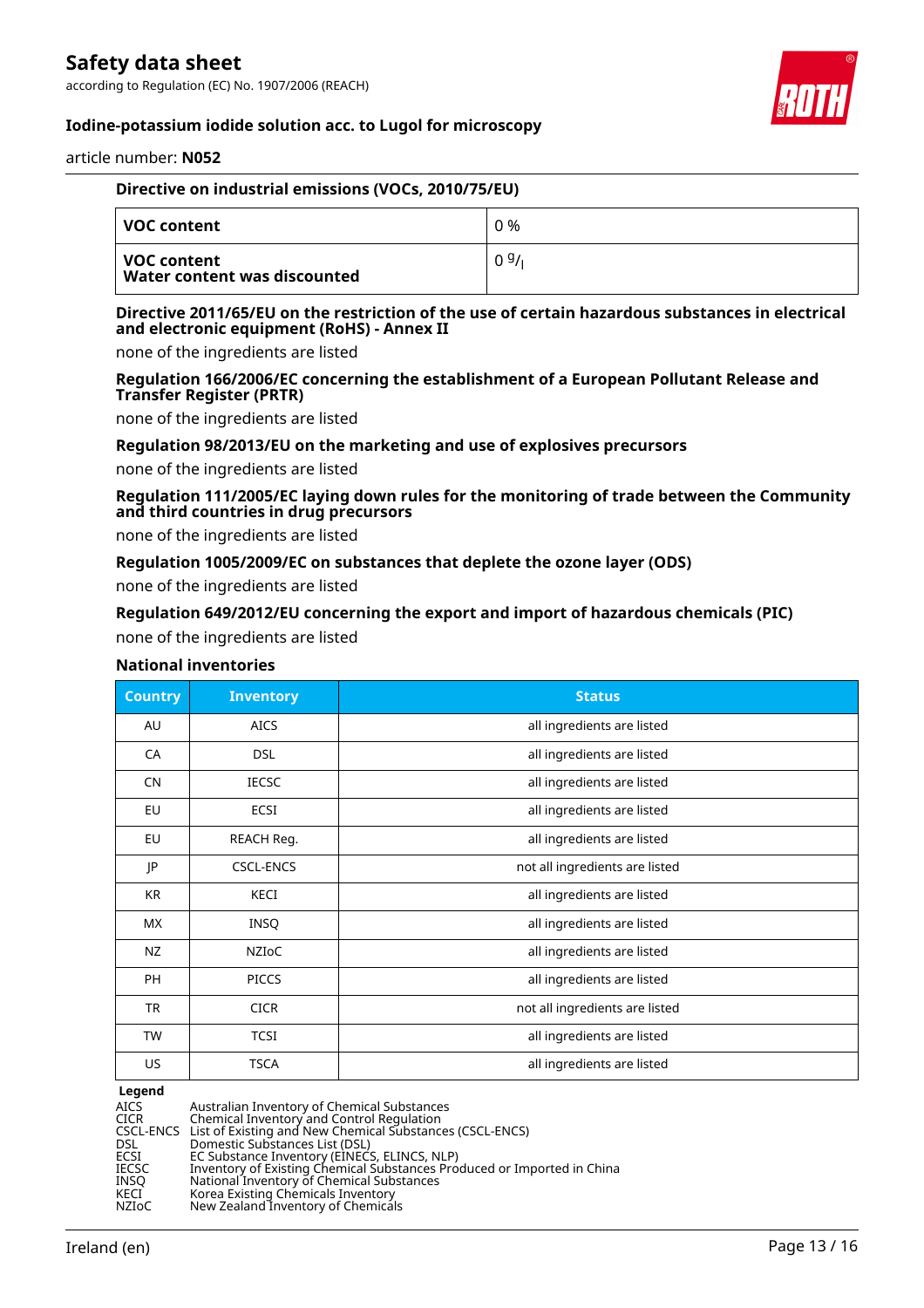according to Regulation (EC) No. 1907/2006 (REACH)



# **Iodine-potassium iodide solution acc. to Lugol for microscopy**

#### article number: **N052**

| Legend      |                                                                   |
|-------------|-------------------------------------------------------------------|
| PICCS       | Philippine Inventory of Chemicals and Chemical Substances (PICCS) |
|             | REACH Reg. REACH registered substances                            |
| TCSI        | Taiwan Chemical Substance Inventory                               |
| <b>TSCA</b> | Toxic Substance Control Act                                       |

#### **15.2 Chemical Safety Assessment**

Chemical safety assessments for substances in this mixture were not carried out.

# **SECTION 16: Other information**

#### **Indication of changes (revised safety data sheet)**

Alignment to regulation: Regulation (EC) No. 1907/2006 (REACH), amended by 2020/878/EU

Restructuring: section 9, section 14

#### **Abbreviations and acronyms**

| Abbr.         | <b>Descriptions of used abbreviations</b>                                                                                                                                                                                       |
|---------------|---------------------------------------------------------------------------------------------------------------------------------------------------------------------------------------------------------------------------------|
| Acute Tox.    | Acute toxicity                                                                                                                                                                                                                  |
| <b>ADN</b>    | Accord européen relatif au transport international des marchandises dangereuses par voies de naviga-<br>tion intérieures (European Agreement concerning the International Carriage of Dangerous Goods by In-<br>land Waterways) |
| <b>ADR</b>    | Accord européen relatif au transport international des marchandises dangereuses par route (European<br>Agreement concerning the International Carriage of Dangerous Goods by Road)                                              |
| Aquatic Acute | Hazardous to the aquatic environment - acute hazard                                                                                                                                                                             |
| <b>ATE</b>    | <b>Acute Toxicity Estimate</b>                                                                                                                                                                                                  |
| <b>BCF</b>    | <b>Bioconcentration factor</b>                                                                                                                                                                                                  |
| <b>BOD</b>    | Biochemical Oxygen Demand                                                                                                                                                                                                       |
| CAS           | Chemical Abstracts Service (service that maintains the most comprehensive list of chemical substances)                                                                                                                          |
| Ceiling-C     | Ceiling value                                                                                                                                                                                                                   |
| <b>CLP</b>    | Regulation (EC) No 1272/2008 on classification, labelling and packaging of substances and mixtures                                                                                                                              |
| COD           | Chemical oxygen demand                                                                                                                                                                                                          |
| <b>DGR</b>    | Dangerous Goods Regulations (see IATA/DGR)                                                                                                                                                                                      |
| <b>DNEL</b>   | Derived No-Effect Level                                                                                                                                                                                                         |
| <b>EC50</b>   | Effective Concentration 50 %. The EC50 corresponds to the concentration of a tested substance causing<br>50 % changes in response (e.g. on growth) during a specified time interval                                             |
| EC No         | The EC Inventory (EINECS, ELINCS and the NLP-list) is the source for the seven-digit EC number, an identi-<br>fier of substances commercially available within the EU (European Union)                                          |
| <b>EINECS</b> | European Inventory of Existing Commercial Chemical Substances                                                                                                                                                                   |
| <b>ELINCS</b> | European List of Notified Chemical Substances                                                                                                                                                                                   |
| ErC50         | $\equiv$ EC50: in this method, that concentration of test substance which results in a 50 % reduction in either<br>growth (EbC50) or growth rate (ErC50) relative to the control                                                |
| Eye Dam.      | Seriously damaging to the eye                                                                                                                                                                                                   |
| Eye Irrit.    | Irritant to the eye                                                                                                                                                                                                             |
| <b>GHS</b>    | "Globally Harmonized System of Classification and Labelling of Chemicals" developed by the United Na-<br>tions                                                                                                                  |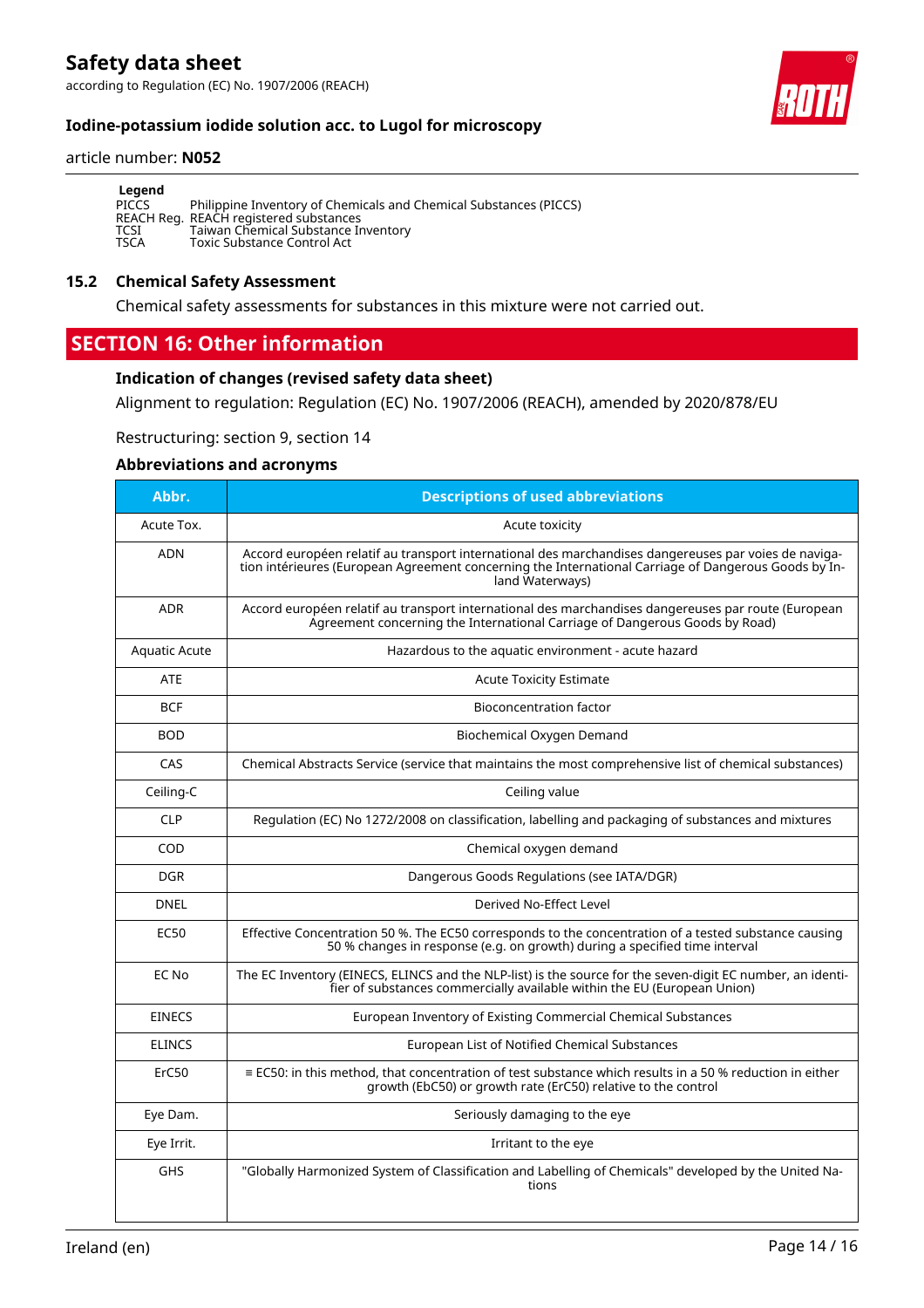according to Regulation (EC) No. 1907/2006 (REACH)



# **Iodine-potassium iodide solution acc. to Lugol for microscopy**

#### article number: **N052**

| Abbr.                   | <b>Descriptions of used abbreviations</b>                                                                                                                                    |
|-------------------------|------------------------------------------------------------------------------------------------------------------------------------------------------------------------------|
| <b>IATA</b>             | <b>International Air Transport Association</b>                                                                                                                               |
| <b>IATA/DGR</b>         | Dangerous Goods Regulations (DGR) for the air transport (IATA)                                                                                                               |
| <b>ICAO</b>             | International Civil Aviation Organization                                                                                                                                    |
| <b>IMDG</b>             | International Maritime Dangerous Goods Code                                                                                                                                  |
| index No                | The Index number is the identification code given to the substance in Part 3 of Annex VI to Regulation<br>(EC) No 1272/2008                                                  |
| <b>LC50</b>             | Lethal Concentration 50%: the LC50 corresponds to the concentration of a tested substance causing 50 %<br>lethality during a specified time interval                         |
| LD50                    | Lethal Dose 50 %: the LD50 corresponds to the dose of a tested substance causing 50 % lethality during a<br>specified time interval                                          |
| log KOW                 | n-Octanol/water                                                                                                                                                              |
| <b>NLP</b>              | No-Longer Polymer                                                                                                                                                            |
| PBT                     | Persistent, Bioaccumulative and Toxic                                                                                                                                        |
| <b>PNEC</b>             | <b>Predicted No-Effect Concentration</b>                                                                                                                                     |
| ppm                     | Parts per million                                                                                                                                                            |
| <b>REACH</b>            | Registration, Evaluation, Authorisation and Restriction of Chemicals                                                                                                         |
| <b>RID</b>              | Règlement concernant le transport International ferroviaire des marchandises Dangereuses (Regula-<br>tions concerning the International carriage of Dangerous goods by Rail) |
| S.I. No. 619 of<br>2001 | Safety, Health and Welfare at Work (Chemical Agents) Regulations 2001                                                                                                        |
| Skin Corr.              | Corrosive to skin                                                                                                                                                            |
| Skin Irrit.             | Irritant to skin                                                                                                                                                             |
| <b>STEL</b>             | Short-term exposure limit                                                                                                                                                    |
| <b>STOT RE</b>          | Specific target organ toxicity - repeated exposure                                                                                                                           |
| <b>STOT SE</b>          | Specific target organ toxicity - single exposure                                                                                                                             |
| <b>SVHC</b>             | Substance of Very High Concern                                                                                                                                               |
| <b>TWA</b>              | Time-weighted average                                                                                                                                                        |
| <b>VOC</b>              | Volatile Organic Compounds                                                                                                                                                   |
| vPvB                    | Very Persistent and very Bioaccumulative                                                                                                                                     |

#### **Key literature references and sources for data**

Regulation (EC) No 1272/2008 on classification, labelling and packaging of substances and mixtures. Regulation (EC) No. 1907/2006 (REACH), amended by 2020/878/EU.

Transport of dangerous goods by road, rail and inland waterway (ADR/RID/ADN). International Maritime Dangerous Goods Code (IMDG). Dangerous Goods Regulations (DGR) for the air transport (IATA).

#### **Classification procedure**

Physical and chemical properties. The classification is based on tested mixture. Health hazards. Environmental hazards. The method for classification of the mixture is based on ingredients of the mixture (additivity formula).